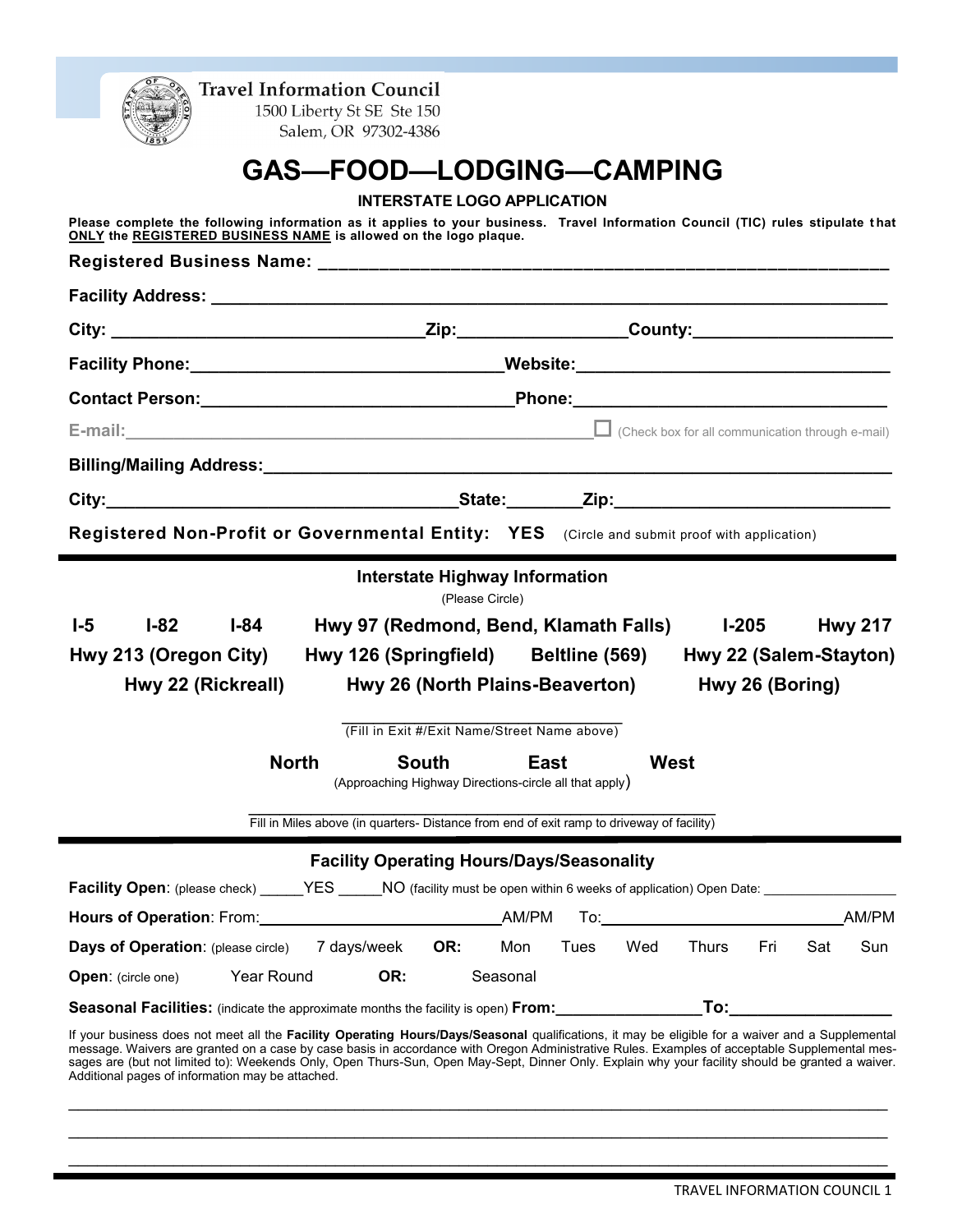## **GAS QUALIFICATIONS:**

(Please check  $(\sqrt{})$  below that your business provides these minimum levels of services)

\_\_\_\_\_Vehicle Services (Gas, Alternative Fuels, oil, water)

\_\_\_\_\_7 days/week

Restroom facilities nearby

Drinking water nearby

\_\_\_\_\_Open 16 hours/day

# **GAS—APPROVED SUPPLEMENTAL MESSAGES** √ **TWO (OPTIONAL)**

| LNG.             | DIESEL           | <b>BIODIESEL</b>     | CIRCULAR RV SYMBOL |
|------------------|------------------|----------------------|--------------------|
| DEF              | FV               | <b>RV PARKING</b>    | CARD LOCK ONLY     |
| WIFI             | E85              | RV ACCESS            | CLEAN DIESEL       |
| <b>CNG</b>       | <b>PROPANE</b>   | 24 HOUR              | RV DUMP            |
| <b>ALT FUELS</b> | <b>B5 DIESEL</b> | <b>CLEAR PREMIUM</b> |                    |
|                  |                  |                      |                    |

### **FOOD QUALIFICATIONS:**

(Please check  $(\sqrt{})$  below that your business provides these minimum levels of services)

- \_\_\_\_\_2 Meals/day
- \_\_\_\_\_6 days/week
- \_\_\_\_\_Located in a permanent building (coffee kiosks, food carts/trucks, food pods do not qualify)
- \_\_\_\_\_Restroom facilities
- Primary business operation is the providing of meals
- Under 21 years of age allowed on premise
- Health permit or food license with a seating capacity of at least 20 seats (send copy)
- Indoor seating for at least 20 people or 10 drive-in stalls for car-hop service (send pictures)

# **FOOD—APPROVED SUPPLEMENTAL MESSAGES** √ **TWO (OPTIONAL)**

- WIFI DINNER ONLY
- 

24 HOUR RV PARKING RV ACCESS CIRCULAR RV SYMBOL

### **LODGING QUALIFICATIONS:**

(Please check  $\langle \sqrt{\rangle}$  below that your business provides these minimum levels of services)

Sleeping accommodations

Health permit if breakfast served (send copy)

\_\_\_\_\_Restroom facilities

## **LODGING—APPROVED SUPPLEMENTAL MESSAGES** √ **TWO (OPTIONAL)**

RV PARKING \_\_\_\_\_\_\_\_\_\_\_\_\_RV ACCESS \_\_\_\_\_\_\_\_CIRCULAR RV SYMBOL \_\_\_\_\_WIFI 

If there are reasons why your business **CANNOT** meet all the GAS/FOOD/LODGING/CAMPING Qualifications, please state them below or on a separate piece of paper and attach to your application.

\_\_\_\_\_\_\_\_\_\_\_\_\_\_\_\_\_\_\_\_\_\_\_\_\_\_\_\_\_\_\_\_\_\_\_\_\_\_\_\_\_\_\_\_\_\_\_\_\_\_\_\_\_\_\_\_\_\_\_\_\_\_\_\_\_\_\_\_\_\_\_\_\_\_\_\_\_\_\_\_\_\_\_\_\_\_\_\_\_\_\_\_\_\_\_\_\_\_\_\_\_\_\_\_\_\_ \_\_\_\_\_\_\_\_\_\_\_\_\_\_\_\_\_\_\_\_\_\_\_\_\_\_\_\_\_\_\_\_\_\_\_\_\_\_\_\_\_\_\_\_\_\_\_\_\_\_\_\_\_\_\_\_\_\_\_\_\_\_\_\_\_\_\_\_\_\_\_\_\_\_\_\_\_\_\_\_\_\_\_\_\_\_\_\_\_\_\_\_\_\_\_\_\_\_\_\_\_\_\_\_\_\_ \_\_\_\_\_\_\_\_\_\_\_\_\_\_\_\_\_\_\_\_\_\_\_\_\_\_\_\_\_\_\_\_\_\_\_\_\_\_\_\_\_\_\_\_\_\_\_\_\_\_\_\_\_\_\_\_\_\_\_\_\_\_\_\_\_\_\_\_\_\_\_\_\_\_\_\_\_\_\_\_\_\_\_\_\_\_\_\_\_\_\_\_\_\_\_\_\_\_\_\_\_\_\_\_\_\_ \_\_\_\_\_\_\_\_\_\_\_\_\_\_\_\_\_\_\_\_\_\_\_\_\_\_\_\_\_\_\_\_\_\_\_\_\_\_\_\_\_\_\_\_\_\_\_\_\_\_\_\_\_\_\_\_\_\_\_\_\_\_\_\_\_\_\_\_\_\_\_\_\_\_\_\_\_\_\_\_\_\_\_\_\_\_\_\_\_\_\_\_\_\_\_\_\_\_\_\_\_\_\_\_\_\_ \_\_\_\_\_\_\_\_\_\_\_\_\_\_\_\_\_\_\_\_\_\_\_\_\_\_\_\_\_\_\_\_\_\_\_\_\_\_\_\_\_\_\_\_\_\_\_\_\_\_\_\_\_\_\_\_\_\_\_\_\_\_\_\_\_\_\_\_\_\_\_\_\_\_\_\_\_\_\_\_\_\_\_\_\_\_\_\_\_\_\_\_\_\_\_\_\_\_\_\_\_\_\_\_\_\_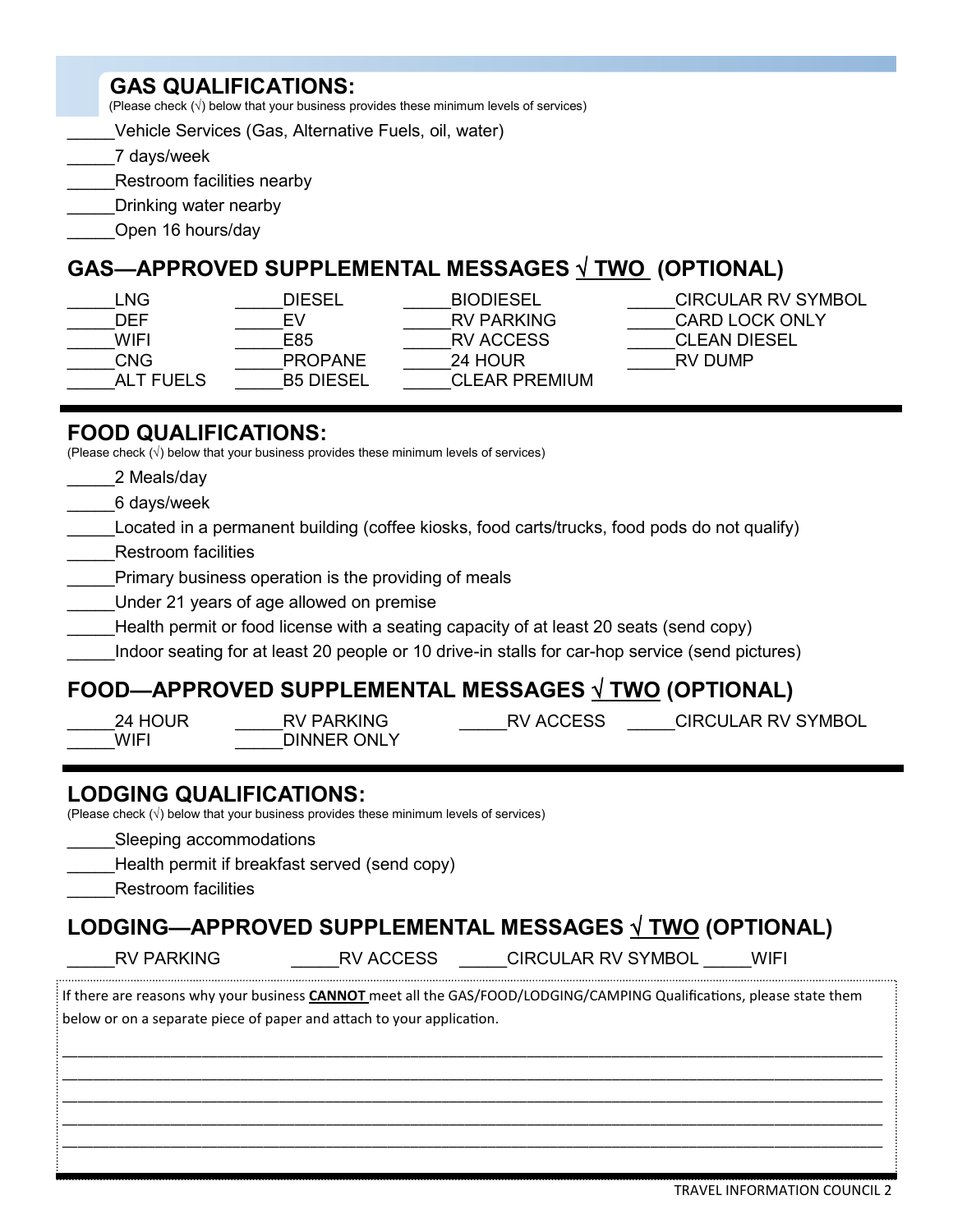| <b>CAMPING QUALIFICATIONS:</b><br>(Please check $(\sqrt{})$ below that your business provides these minimum levels of services)<br>Parking<br><b>Sanitary facilities</b><br>Drinking water                           |  |  |  |  |
|----------------------------------------------------------------------------------------------------------------------------------------------------------------------------------------------------------------------|--|--|--|--|
| <b>CAMPING—APPROVED SUPPLEMENTAL MESSAGES <math>\sqrt{TWO}</math> (OPTIONAL)</b>                                                                                                                                     |  |  |  |  |
| PROPANE<br>RV ACCESS CIRCULAR RV SYMBOL<br>RV PARKING<br><b>WIFI</b><br><b>RV DUMP</b>                                                                                                                               |  |  |  |  |
| <b>Required Signature</b>                                                                                                                                                                                            |  |  |  |  |
| I certify that the information herein is correct and understand that non-compliance of this applica-<br>tion with all TIC rules and regulations shall result in immediate removal of all logo and ramp sign-<br>age. |  |  |  |  |
|                                                                                                                                                                                                                      |  |  |  |  |
| <b>PRINTED NAME:</b><br><u> 1989 - Johann Harry Barn, mars ar breist ar breist ar breist ar breist ar breist ar breist ar breist ar breis</u>                                                                        |  |  |  |  |
| FOR:<br>TITLE:                                                                                                                                                                                                       |  |  |  |  |
| (Business Name)                                                                                                                                                                                                      |  |  |  |  |
| Please Include the Following with your Application                                                                                                                                                                   |  |  |  |  |

- 1. Copy of REGISTERED BUSINESS NAME from the Oregon Secretary of State 's office: Phone—503- 986-2200 or Website—www.filinginoregon.com/business/index.htm. Click on Assumed Business Name—Register Online.
- 2. If Non-Profit or Governmental Entity—copy of IRS determination letter specifying your organization's status as a 501 or 503 tax exempt organization (or W9 Form).
- 3. Local business license, if required.
- 4. **FOOD, LODGING, BED & BREAKFAST**—A copy of facility's health permit. Food license must show seating for at least 20
- 5. Map or sketch of the business in relation to the nearest interstate, freeway or expressway exit. Submission of a detailed map with your application will decrease the review time by TIC.
- 6. **Photographs\*** of:
	- a. Facility from approximately 300' in each direction (300' = 8 highway "skip lines")
	- b. Outdoor on-premise signing that is visible to motorists
	- c. FOOD—photographs of INSIDE restaurant seating for 20



\***USE EXTREME CAUTION** when attempting to take photographs from the roadway as all acts by the applicant in the process of completing the criteria report and/or application are solely at the applicant's risk. The State of Oregon, TIC, and their members and employees shall be indemnified by the applicant in the event of any claim or suit arising out of the acts of the applicant. **UNDER NO CIRCUMSTANCES** should the applicant attempt to take photographs while operating a motor vehicle.



Attention to the checklist will significantly decrease the amount of review time necessary to process your application - **THANKS!**

**Please keep a copy of this application should TIC need to contact you for clarification or additional information.**

**TRAVEL INFORMATION COUNCIL** Phone: 503-378-4508/503-373-0086 E-mail: sue.vanhandel@tic.oregon.gov 1500 Liberty St. SE, Suite 150 Salem, OR 97302